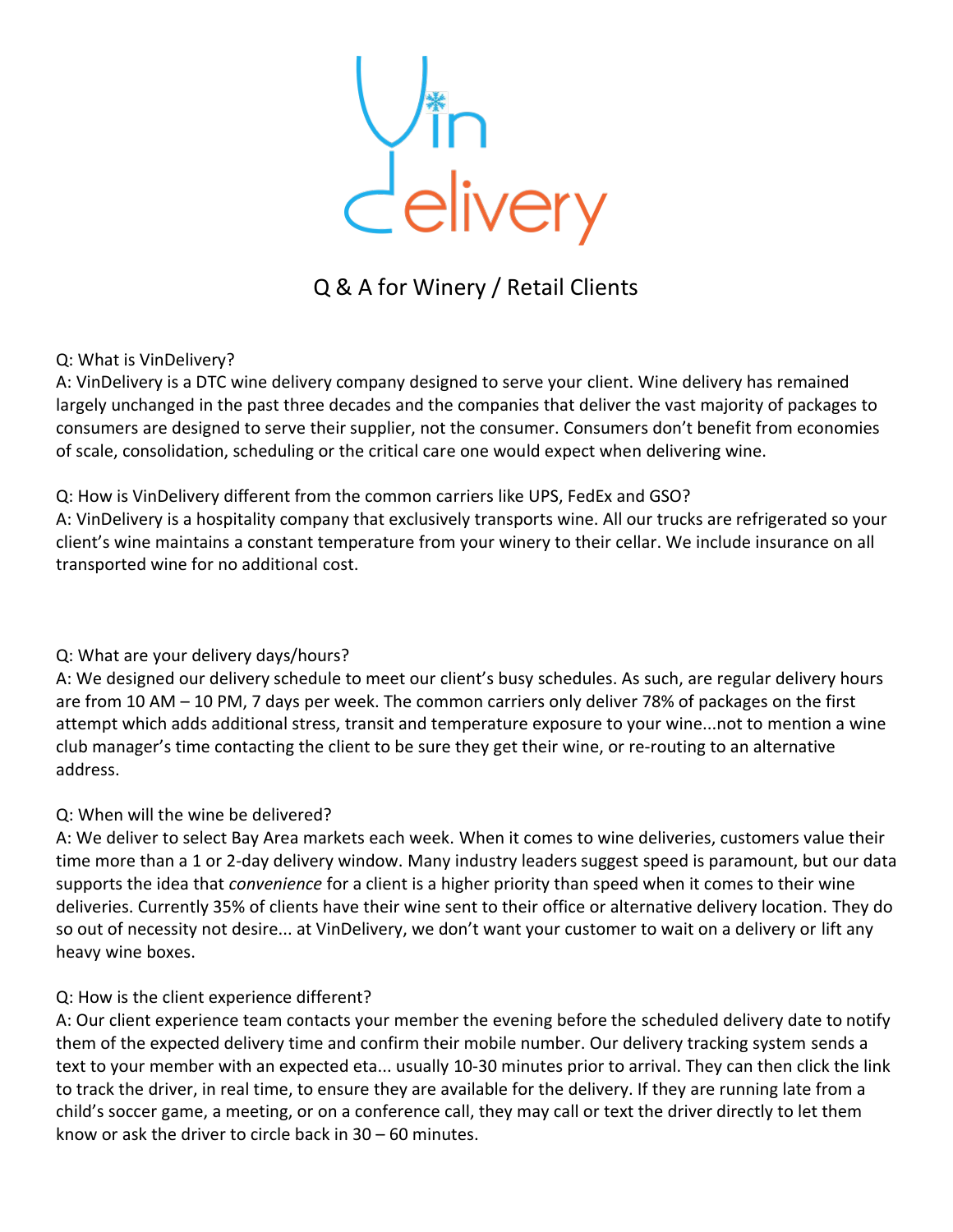Q: Are there other client benefits?

A: We're glad you asked! Yes, you no longer need to pack the wine in the bulky and non-recyclable foam or use excessive cardboard. A simple wine carrier works well for our deliveries. All wine packages are moved and carried by hand, not conveyor belt and securely positioned in our vehicles before being handed to clients. If you prefer your proprietary packaging, that's fine. We will simply retrieve the excess packaging from your client and take to recycling center so they don't get frustrated breaking boxes down.

Q: This higher level of service must be more expensive right?

A: We have designed our pricing structure to be consistent with traditional shipping costs. Pricing ranges from \$30 - \$45 per package depending on geography and density. Connect with our team for more details.

Q: But I like the systems I have...do I have to change everything to use VinDelivery?

A: At this time, VinDelivery's service area is focused on the Bay Area, so you will keep your current fulfillment solution for your other orders. According to a DTC industry report, CA is the #1 recipient state by volume of DTC shipments at 31% of the national total... more than TX, IL, NY, VA, GA and FL combined which account for 29% of the national total.

Q: We already offer shipping incentives which our customers respond well to. How would VinDelivery be any different?

A: We all know that \$1 shipping, shipping included or discounted 2-day has been a very successful tool to drive wine sales throughout the year. Wineries and retailers do it so frequently that your customers almost come to expect it. Discounted shipping is the *highest level of service* you can offer your customer for what is often an unpleasant delivery experience. By using VinDelivery, you offer your customers a delivery experience, unmatched in quality and differentiate your company from the competition.

Q: Do you have any additional data or insights to share with us?

A: Wine Clubs using VinDelivery to service their Bay Area clients sold 25% more re-orders on club shipments than those using the traditional carriers. Overall customer purchases were up 40% over wineries not using VinDelivery in the same time period.

Continued...Think of how many visitors don't join your club or list because delivery is a pain point for them. Think too, when it comes time for clients to cut back on their wine club and allocation lists...the winery that uses VinDelivery will most certainly take priority over those that do not.

Q: We only have two released per year and it's not that warm when we ship so how can VinDelivery help us? A: Release schedules in large part are driven as a function of distribution systems and when wine can be delivered to customers. Winery sales volume drops as much as 30% in June, July and August. Imagine sending a summer offer out for Rosé, Chardonnay or Sauvignon Blanc...offering that the wine will be cooled to appropriate temperature for drinking upon arrival for their party on Saturday or Sunday... Do you think that's something your members would be interested in?

Q: We have never executed geo-based marketing to our members or customer list, how might this be effective?

A: California clients buy 3x more wine than TX clients and 5x more than NY clients. Using VinDelivery, Bay Area clients will have an exceptional delivery experience and buy more wine! Our team will work with you to develop and optimize your geographic marketing strategies.

Q: Sales are up, our club/allocation is maxed out...why should we make any changes?